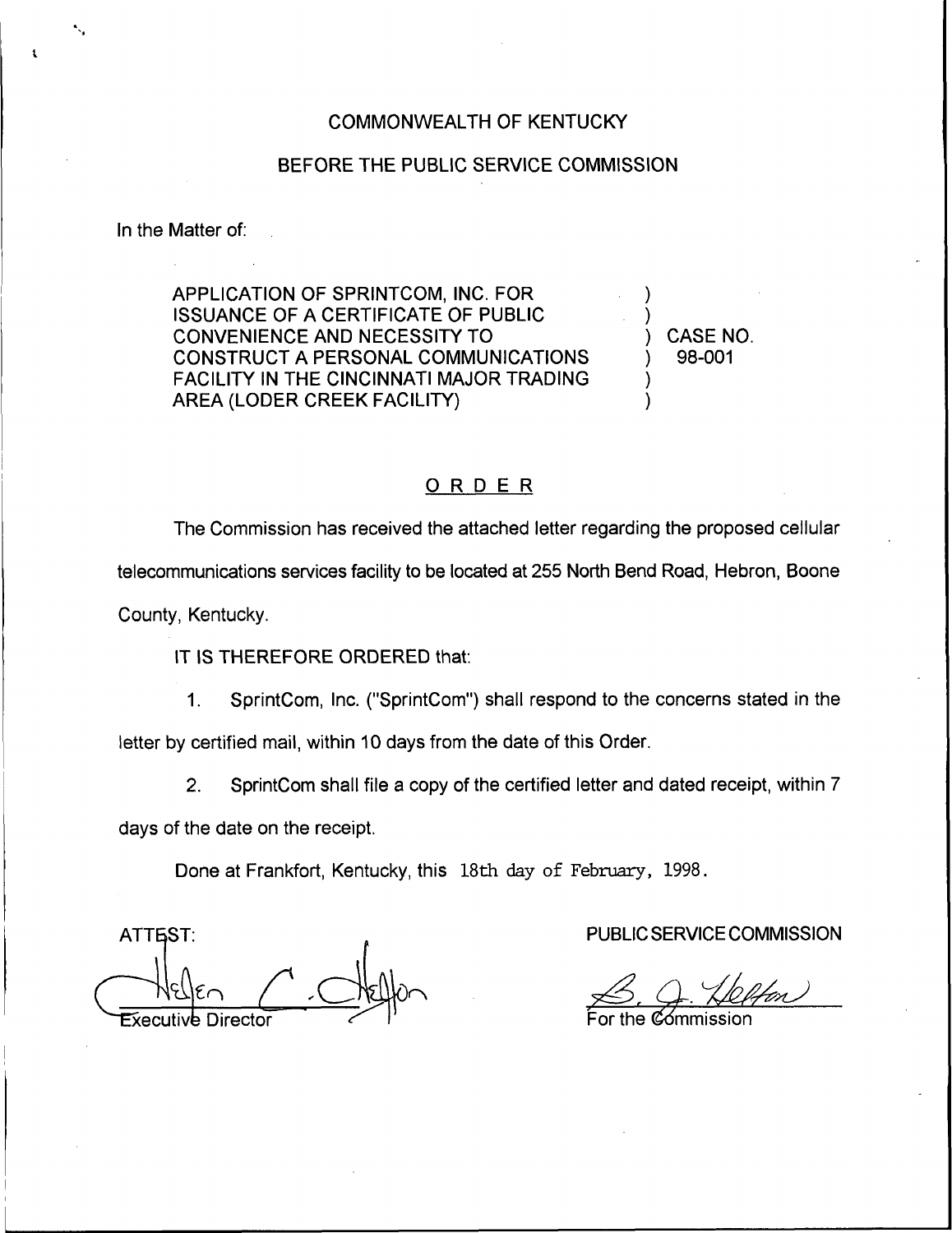WILBERT L. ZIEGLER DAVID A. SCHNEIDER JOSEPH L. BAKER WILLIAM J. DEUPREE. 111 THOMAS C. SMITH KAREN BURRIS BAKER MICHAEL A. DUNCAN LORI FIELDS-LEE ROBERT C. ZIEGLER LISA M. MOORE SHARON SCHNEIDER ELLISTON MICHAEL L. BAKER DEBRA S. PLEATMAN

ZIEGLER & SCHNEIDER, P.S.C.

ATTORNEYS AT LAW 200 COVINGTON MUTUAL BUILDING 629 MADISON AVENUE COVINGTON, KENTUCKY 41011 TELEPHONE (606) 581-4553 TELECOPIER (606) 581-0395

505 TURFWAY RIDGE OFFICE PARK 7300 TURFWAY ROAD FLORENCE, KENTUCKY 4IO42 TELEPHONE (606) 525-7797 TELECOPIER (606) 525-7244



 $0015cm$ 

ني

REPLY TO: FLORENCE

January 23, 1998

Ms. Helen C. Helton, Executive Director Kentucky Public Service Commission P.O. Box 615 Frankfort, Kentucky 40602

RE: Docket No. 98-001

Dear Ms. Helton:

The undersigned serves as legal counsel for Phil Duncan Builder, Inc., and Mr. and Mrs. Phil and Janet Duncan. My clients are the owners, developers and builders of Taylor Ridge Subdivision, an executive style subdivision in Boone County, Kentucky. Taylor Ridge is adjacent to the property upon which Sprint PCS wishes to construct a 150-foot monopole with attached antennas and related facilities to operate a personal telecommunications service. Additionally, Phil and Janet Duncan have recently built a new home and reside in the subdivision.

The purpose of this letter is to register my clients' opposition to issuance of a Certificate of Public Convenience and Necessity which wouid allow construction of these new facilities. <sup>I</sup> also request intervention on behalf of my clients. Further, <sup>I</sup> request copies of all pertinent materials filed with the COmmission that would assist me in my investigation and representation of my clients in order to facilitate formulation of our position.

Please include any information which has been provided to you regarding the applicant's view of how this facility could be necessary to carry out the public convenience. This is doubtful since the proposed site is in an area of substantial growth, with not only Taylor Ridge Subdivision, but several other nearby tracts being developed or planned for residential expansion. What facts have been submitted that would show that this site is the most appropriate location available?